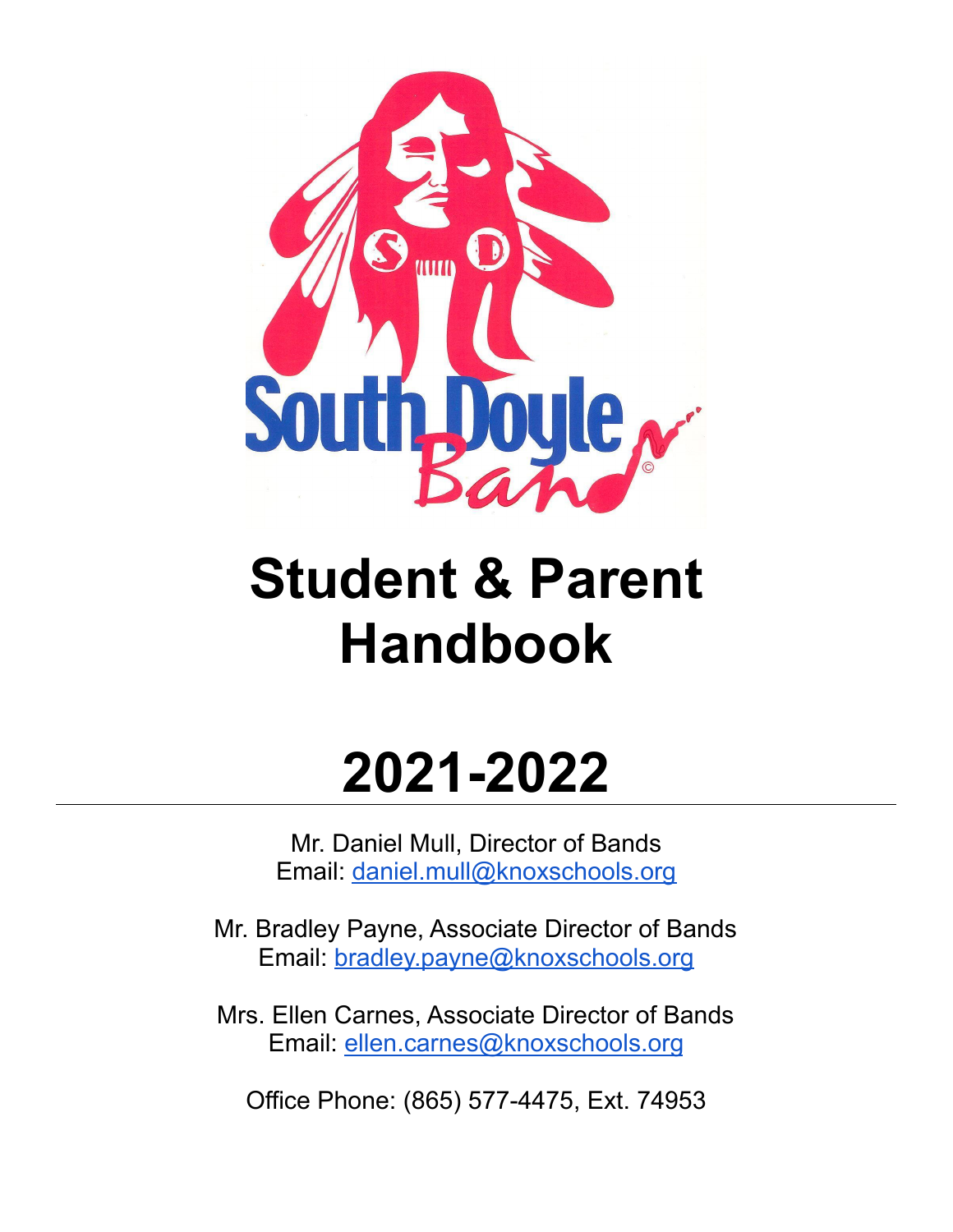# **TABLE OF CONTENTS**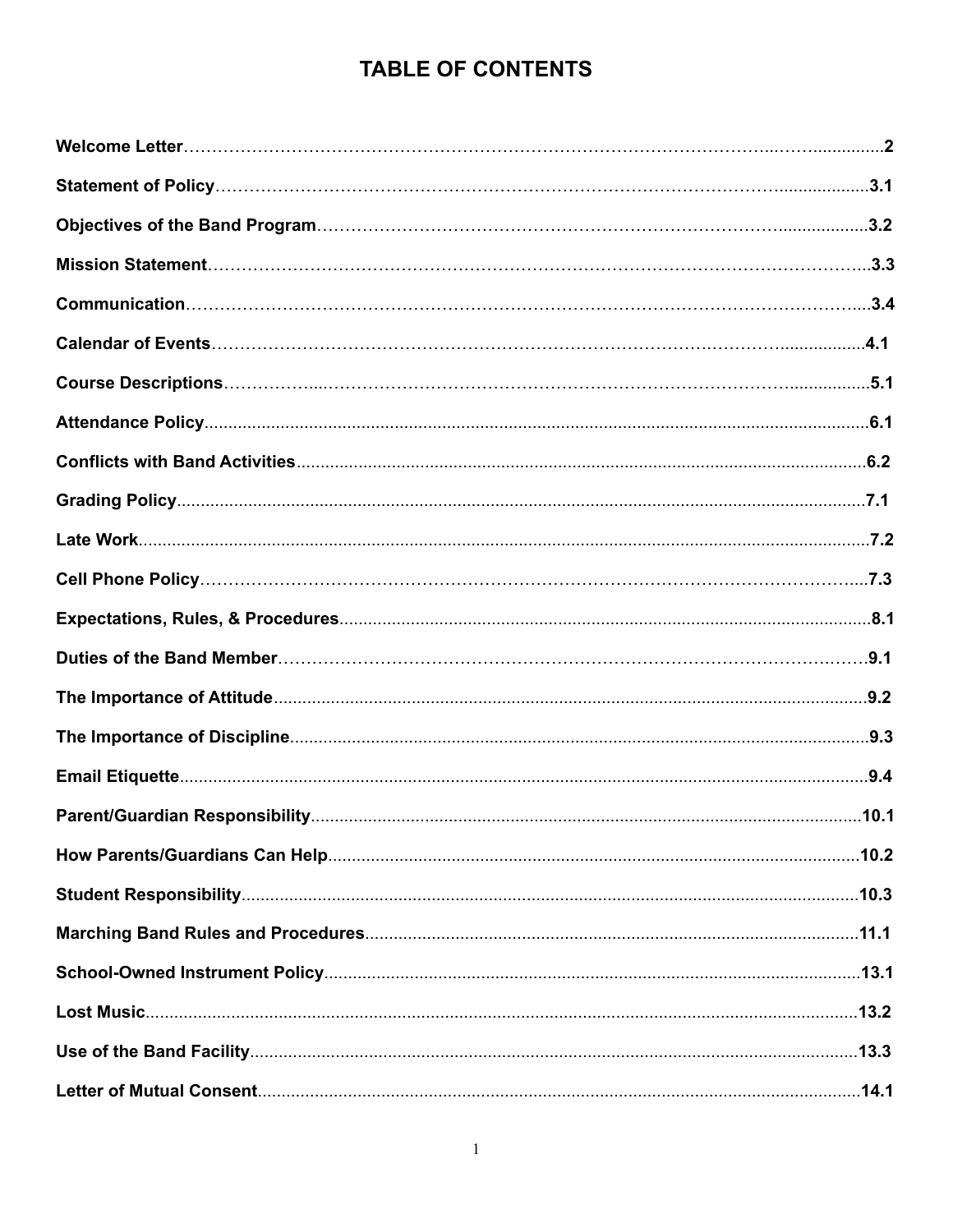Dear Band Students and Parents:

WELCOME to one of the most exciting experiences of which you can be a part of – THE BAND! Now, more than ever, we have information to justify why we do this demanding, yet rewarding activity. Experts have concluded that the study of music helps with spatial reasoning, test taking, and overall quality of life! Factor in social skills, emotional development, leadership training, group interaction, aesthetic perception, music making, discipline, for a powerful equation for SUCCESS. The ultimate goal is a lifelong understanding and appreciation for music and music making!

EVERYONE SHOULD READ THE INFORMATION IN THE HANDBOOK, even veteran band members and parents. A lot of information is new so make sure you're informed. For new members, this handbook keeps us running smoothly and efficiently. Most questions can be answered by consulting the handbook. Policies may be adjusted or amended from year to year as the need arises to help our program run more efficiently. I hope the information contained in this handbook will be both INFORMATIONAL and INSPIRATIONAL! Parents, please take time to review the advocacy page of the National Association of Music Parents

([http://www.amparents.org/resources/resourcesadvocacy/\)](http://www.amparents.org/resources/resourcesadvocacy/)). This webpage has many wonderful resources to help you understand your role as a music parent and what you can do to support our efforts. Students need to know that we support and understand what they do in music. Being informed and knowledgeable is the very first step. 2020-2021 will be full of successes for our students. In all areas of the program, we hope to see growth and indications that our program will continue to prosper!

Myself, along with the associate directors, are committed to fostering and continuing the long standing tradition of excellence the South-Doyle Bands are known for. Additionally, we are committed to developing excellent musicians, life-long learners, student leaders, and a program that will be both a family and a community. As I conclude, this handbook is designed to answer any questions you might have concerning the program, but inevitably it will not answer every question. Please read all of the information carefully, sign the form in the back of the handbook, and contact me if you have any questions. We are honored to be your band directors and are looking forward to a great year!

Famil mull

-Mr. Mull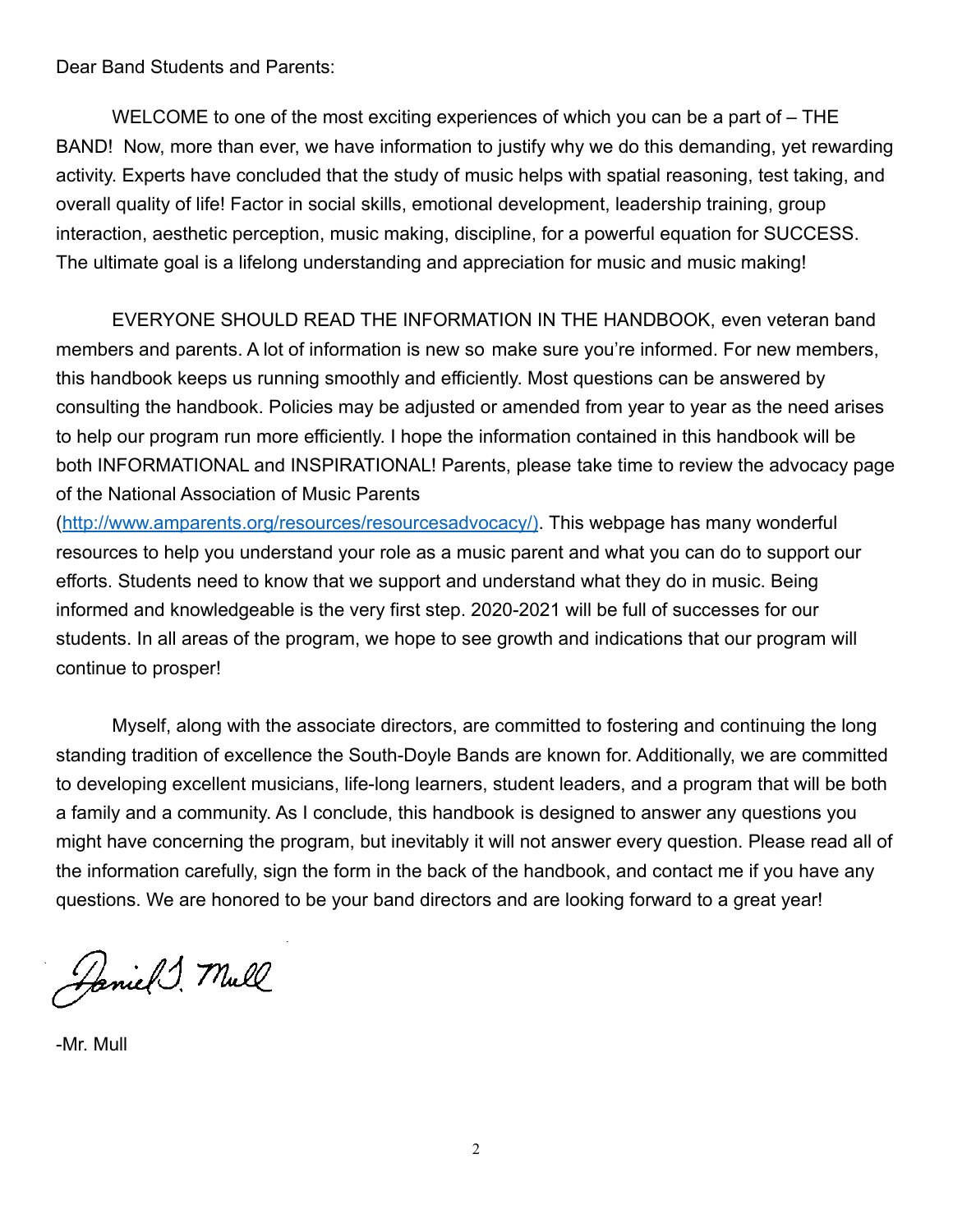# **A STATEMENT OF POLICY [3.1]**

To assist band members and their parents/guardians in understanding areas of responsibility, a statement of band policy is set forth herein. Being familiar with this policy will enable each individual to make the most of this great opportunity; being a member of the SDHS band program.

We firmly believe that each member should improve their musical skill through regular practice. When a student has lost the will to improve themselves or make contributions to the band, they risk wasting the time and efforts of their fellow bandmates, their parents/guardians, their directors, their school, and their community. A SUCCESSFUL student improves through regular practice and a commitment to learning. Students must develop a high sense of purpose, toward which they are willing to work. RESPONSIBILITY, COMMUNICATION, and COMMITMENT are the keys to achieving success within our program. The directors and any hired band staff intend to conduct themselves in a manner that will facilitate all students in learning and bettering themselves both as a musician and an individual.

## **OBJECTIVES OF THE BAND PROGRAM [3.2]**

- To develop students' performance skills through individual and ensemble performance
- To foster school spirit and meet the musical needs of the school and community
- To develop students' understanding and appreciation for various forms of music
- To provide students with a positive social experience and the opportunity to explore music as a means of self-expression
- To provide a positive and safe learning environment where students are both encouraged and supported

# **MISSION STATEMENT [3.3]**

The mission of the South-Doyle High School Band Program is to enrich the lives of its students through music education, assist band members in achieving their highest potential in self-confidence, cooperation, leadership, responsibility, excellence, and to support its community through music performance.

# **COMMUNICATION [3.4]**

- 1. **Email** Email via Aspen will be the **primary form** of communication. Students are expected to check their KCS student email daily.
- 2. **BAND App** General announcements, and short-notice communications. The BAND App is available free for download on the iOS and Android stores.
- 3. **Canvas** Announcements, assignments, and other course materials may also be communicated via the Canvas Course related to class and should be checked daily.
- 4. **Microsoft Teams** General announcements and short-notice communications related to class.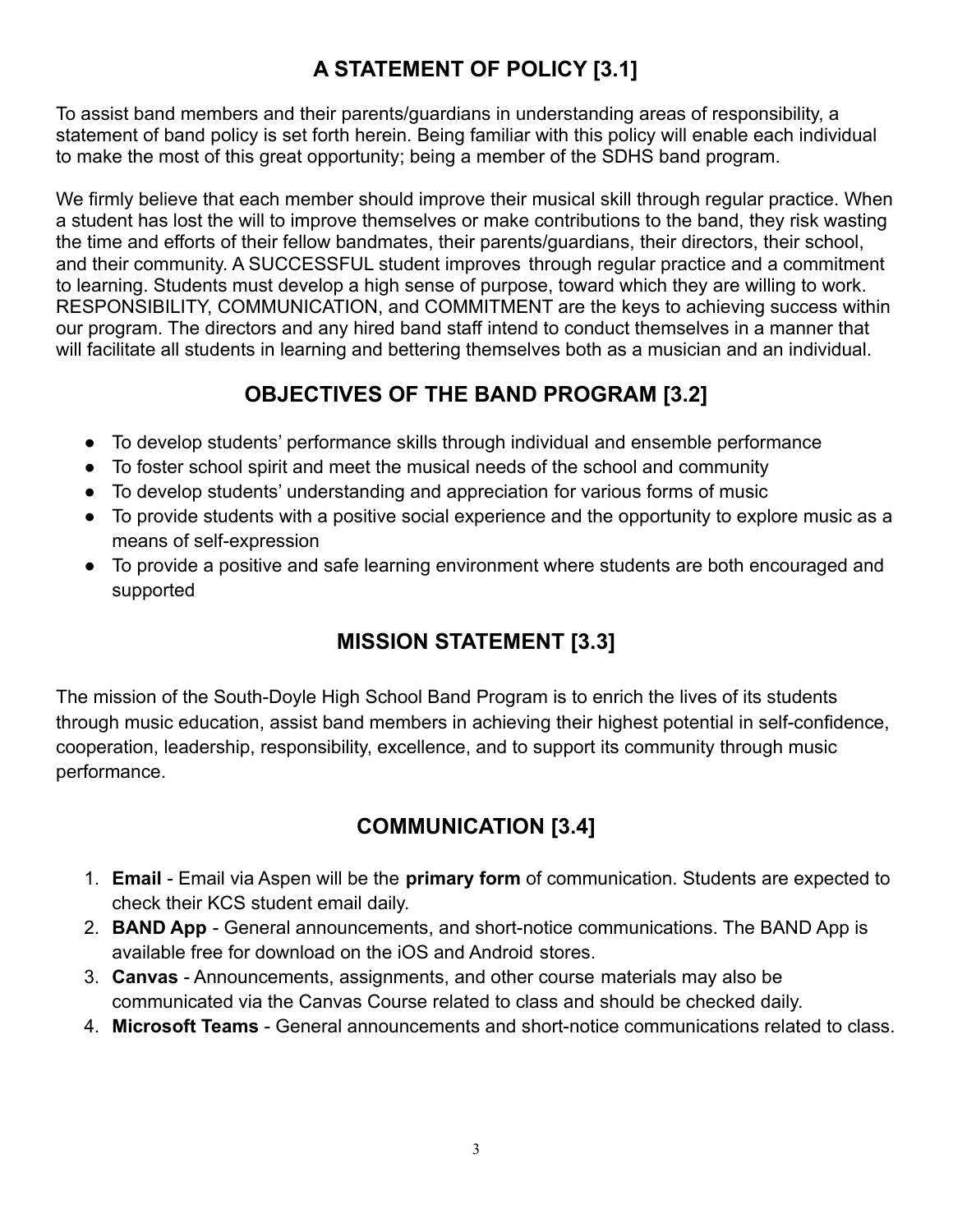## **2021-2022 CALENDAR OF EVENTS [4.1]**

| July      | $14^{th} - 16^{st}$<br>$19^{th} - 23^{rd}$<br>$26^{th} - 30^{th}$                                                  | New Member Camp<br>Band Camp (Week 1): All Members<br>Band Camp (Week 2): All Members                                                     |
|-----------|--------------------------------------------------------------------------------------------------------------------|-------------------------------------------------------------------------------------------------------------------------------------------|
| August    | 19 <sup>th</sup><br>27 <sup>th</sup>                                                                               | Oak Ridge: (Thursday) AWAY<br>Grace: HOME                                                                                                 |
| September | 3 <sup>rd</sup><br>10 <sup>th</sup><br>17 <sup>th</sup><br>24 <sup>th</sup><br>25 <sup>th</sup>                    | <b>Scott County: AWAY</b><br>Bearden: AWAY<br>Anderson County: HOME<br>Farragut: HOME<br><b>Clinch River Classic: Clinton HS</b>          |
| October   | 1 <sup>st</sup><br>7 <sup>th</sup><br>22 <sub>nd</sub><br>23 <sup>rd</sup><br>29 <sup>th</sup><br>30 <sup>th</sup> | Fulton: AWAY<br><b>Central: HOME</b><br>Carter: AWAY<br>Volunteer Classic: Heritage HS<br>Gibbs: HOME<br>Alcoa Band Competition: Alcoa HS |
| November  | <b>TBA</b>                                                                                                         | Playoffs: Keep Fridays Open                                                                                                               |
| December  | 3 <sup>rd</sup><br><b>TBA</b>                                                                                      | (MB) Christmas Parade: Knoxville<br>(MS/HS) Christmas Concert                                                                             |
| January   | <b>TBA</b>                                                                                                         | <b>ETSBOA All-East Auditions</b>                                                                                                          |
| February  | <b>TBA</b>                                                                                                         | <b>ETSBOA All-East Clinic</b>                                                                                                             |
| March     | <b>TBA</b><br><b>TBA</b>                                                                                           | <b>ETSBOA Concert Festival</b><br>Solo & Ensemble                                                                                         |
| April     | <b>TBA</b><br><b>TBA</b>                                                                                           | <b>Band Banquet</b><br>All-State (TMEA)                                                                                                   |
| May       | <b>TBA</b><br>19 <sup>th</sup>                                                                                     | <b>Spring Concert</b><br><b>Graduation Performance</b>                                                                                    |

#### $\_$ **ALL DATES ARE CURRENTLY TENTATIVE PENDING COVID-19 GUIDANCE FROM KNOX COUNTY SCHOOLS.**

Please note that dates and events are subject to change. Prior notice will be given in advance, as soon **as possible, should there be any deviation from the band calendar posted at [www.southdoyleband.com](http://www.southdoyleband.com) or on the BAND APP.**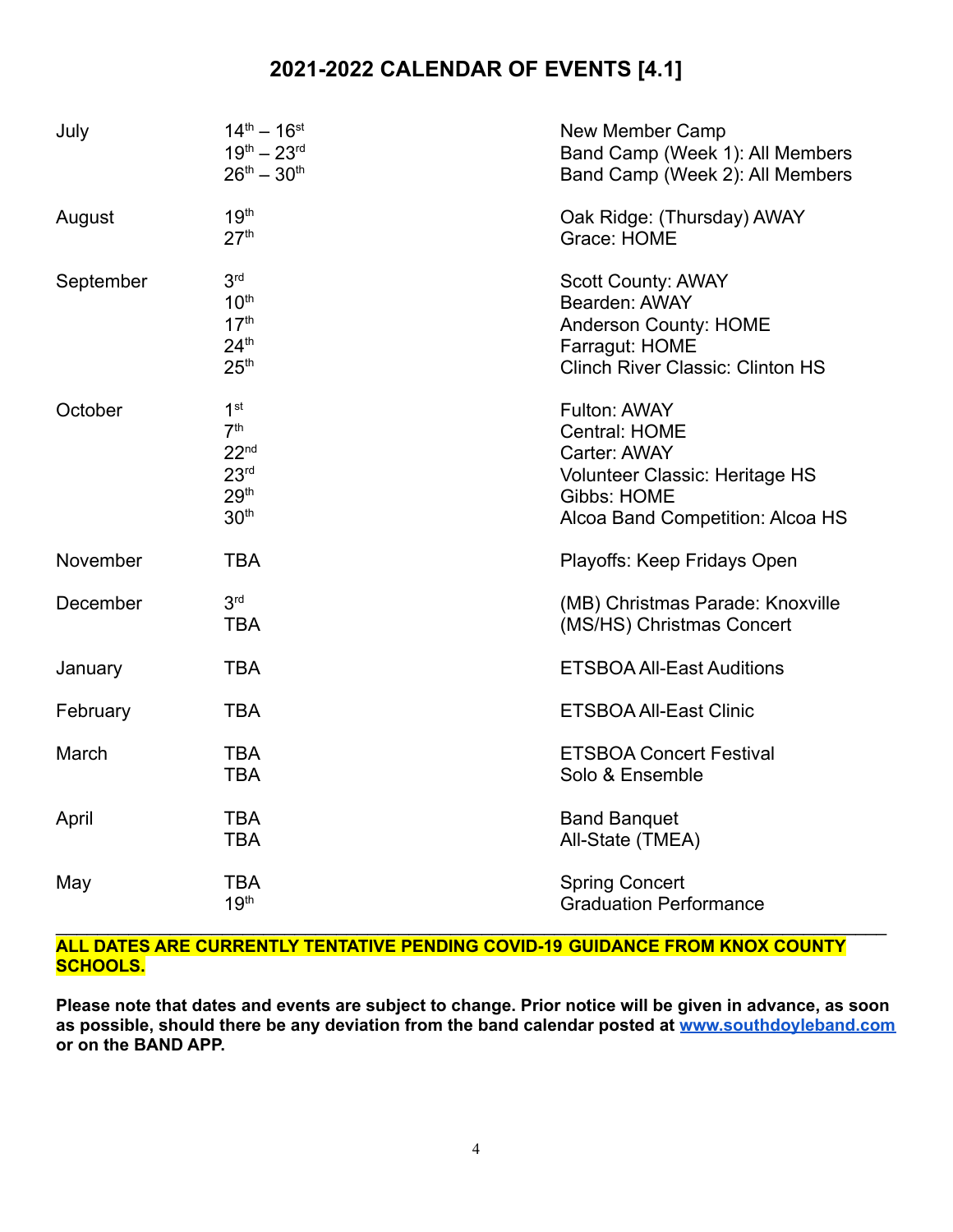## **COURSE DESCRIPTIONS [5.1]**

#### **Concert Band**

The concert band is the core of our band program and all other ensembles are accessories. The concert band serves to help students achieve a high level of musical excellence. In addition to individual instruction on their specific instrument, students will also have exposure to elements of music history and music theory. Students involved in the concert band will have the opportunity throughout the year to participate in E.T.S.B.O.A. sanctioned events such as All-East Clinic, All-State Clinic, Concert Festival, Solo and Ensemble, and various other travel and performance opportunities. Students participating in the concert band ensemble can expect to perform 2-3 concerts a year.

#### **Marching Band**

SDHS students with band experience and students with an interest in Color Guard are eligible to join the South-Doyle High School Marching Band. Rising 8th grade percussionists from SDMS, who demonstrate a high level of musical achievement and physical coordination, may be invited to join the pit percussion section at the discretion of the director. This ensemble requires a great deal of physical stamina as well as the ability to perform varying difficulties of literature while marching and/or performing choreography. All students participating in this ensemble are required to attend band camp during the summer, all home football games, designated away games, competitions, parades, and after school rehearsals. Rehearsals are **Tuesday & Thursday from 4 – 6 PM** in the band room unless otherwise noted. Additional rehearsals may be scheduled by the director in preparation for competitions. After school rehearsals will become less frequent as competition and football season nears its end.

#### **Color Guard**

The Color Guard is a separate class that meets in conjunction with the marching band class. Students who do not play an instrument but have an expressed interest in music and dance are encouraged to join the Color Guard. No prior experience is necessary to join but having the ability to keep time, move hands/feet interdependently, and dance experience are a plus. **Individuals who commit to Color Guard are responsible for purchasing certain equipment and their season uniform. Students with a financial concern should not let it deter them from participating. Please speak to the director if you have any concerns about affordability.**

#### **Ensemble (Percussion, Jazz, or Other)**

From year to year, the SDHS Band Program may offer other small ensemble classes. The goal of these course offerings is to explore various types of ensemble literature and hone individual musical skills. Students interested in an ensemble class should speak with the director to see what course offerings are currently available.

#### **Private Lessons**

Private lessons are one of the best ways to improve individual performance skills. The one-on-one approach allows the student to benefit from individual instruction which is difficult to attain in a large class setting. A recent survey of students in the All-State Band revealed that approximately 80% of the students in the band studied privately. Students are generally more inclined to practice diligently and this discipline increases the student's enjoyment in becoming a better musician. I am more than happy to assist you in finding and selecting a private teacher for your instrument should you wish to take private lessons.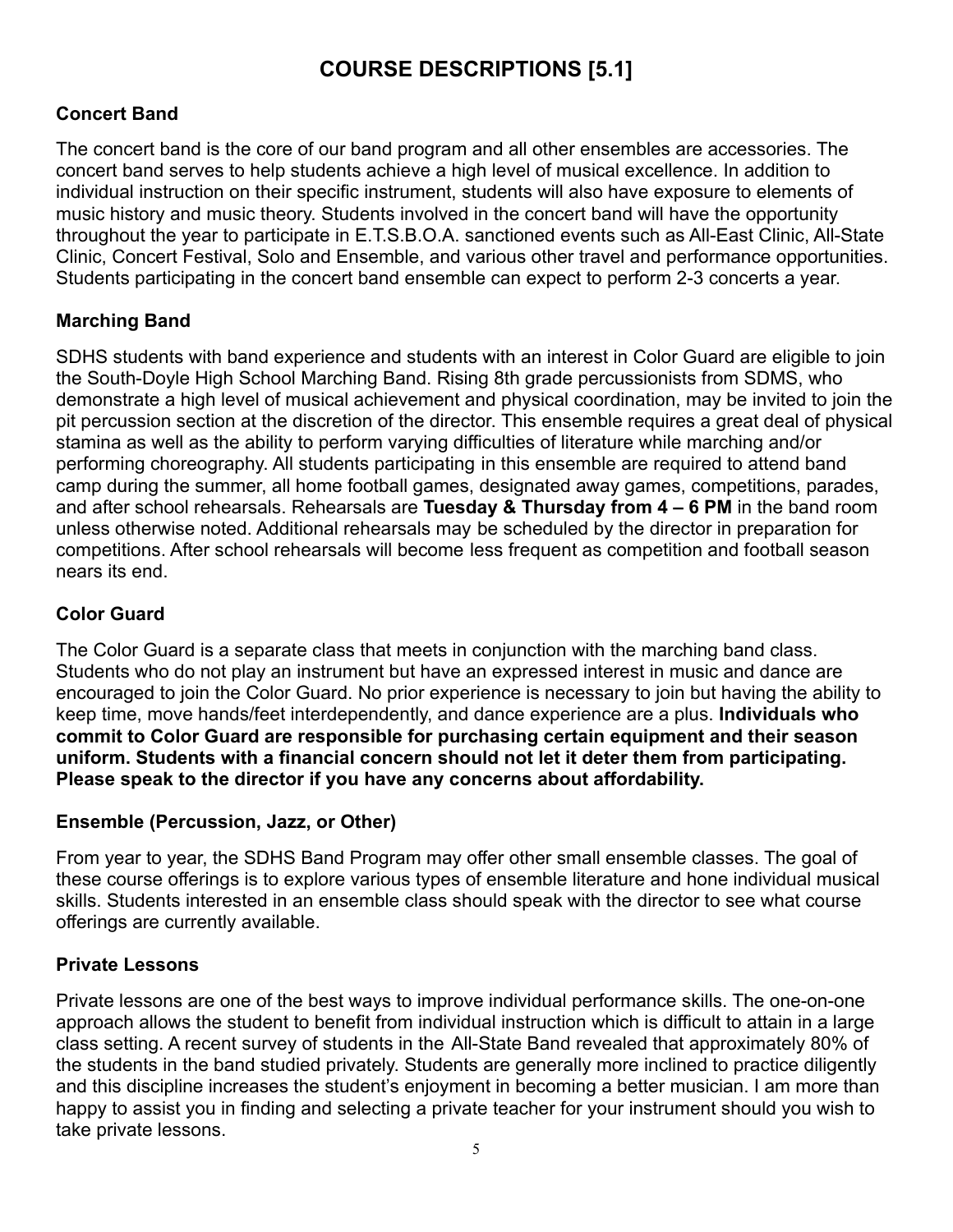## **ATTENDANCE POLICY [6.1]**

#### **UNEXCUSED ABSENCES**

Unexcused absences are defined as any non-emergency or unapproved absence from after school rehearsals, performances, or any other band related function. Students with unexcused absences will be expected to reconcile them with "time for time" or by completing an alternative music related assignment. **Students with multiple unexcused absences may not be permitted to perform**, **at the discretion of the director. If the individual is a student leader, their leadership role may be revoked.** Administrators will also be notified of multiple unexcused absences and appropriate disciplinary action may be taken.

#### **EXCUSED ABSENCES**

Excused absences include death of a family member or loved one, family emergency, doctor's note, significant illness, or extreme circumstance.

#### **TARDIES**

Students with unexcused tardies will be expected to reconcile them with "time for time" or by completing an alternative music related assignment. The length of "time for time" or an alternative music related assignment will be equivalent to the student's cumulative tardies.

#### **\*THE DIRECTOR IS RESPONSIBLE FOR THE INTERPRETATION AND ENFORCEMENT OF THESE POLICIES. THE DIRECTOR MAY PROHIBIT A STUDENT FROM PERFORMING IF THEIR BEHAVIOR OR ACTIONS HAVE WARRANTED SUCH A LOSS OF PRIVILEGE.**

## **CONFLICTS WITH BAND ACTIVITIES [6.2]**

Conflicts between band and other activities or events, and their resolution, are the responsibility of the student. Rehearsal and performance schedules are provided in advance so that both the parent and student are aware of any obligations. Students should refrain from participating in activities that may directly or consistently conflict with band activities. This is not to say that a student may not participate in activities outside of band, but band requires a serious commitment like most other school activities. Students who are consistently absent due to conflicts with other activities will limit the overall success of the band. While conflict resolution is the responsibility of the student, the director may be consulted in trying to resolve the conflict. Students should have a personal planner or calendar and be aware of all band dates in advance. Students are reminded that band is a time consuming activity and that involvement in outside activities should be limited to those that are compatible with the band schedule. Given the nature of a live performance, there is not a suitable assignment to substitute for a missed performance**. As such, performances cannot be made up.** You are either present or not. Students involved with athletics should consult with the director and their coach to plan a practice schedule that will benefit both activities.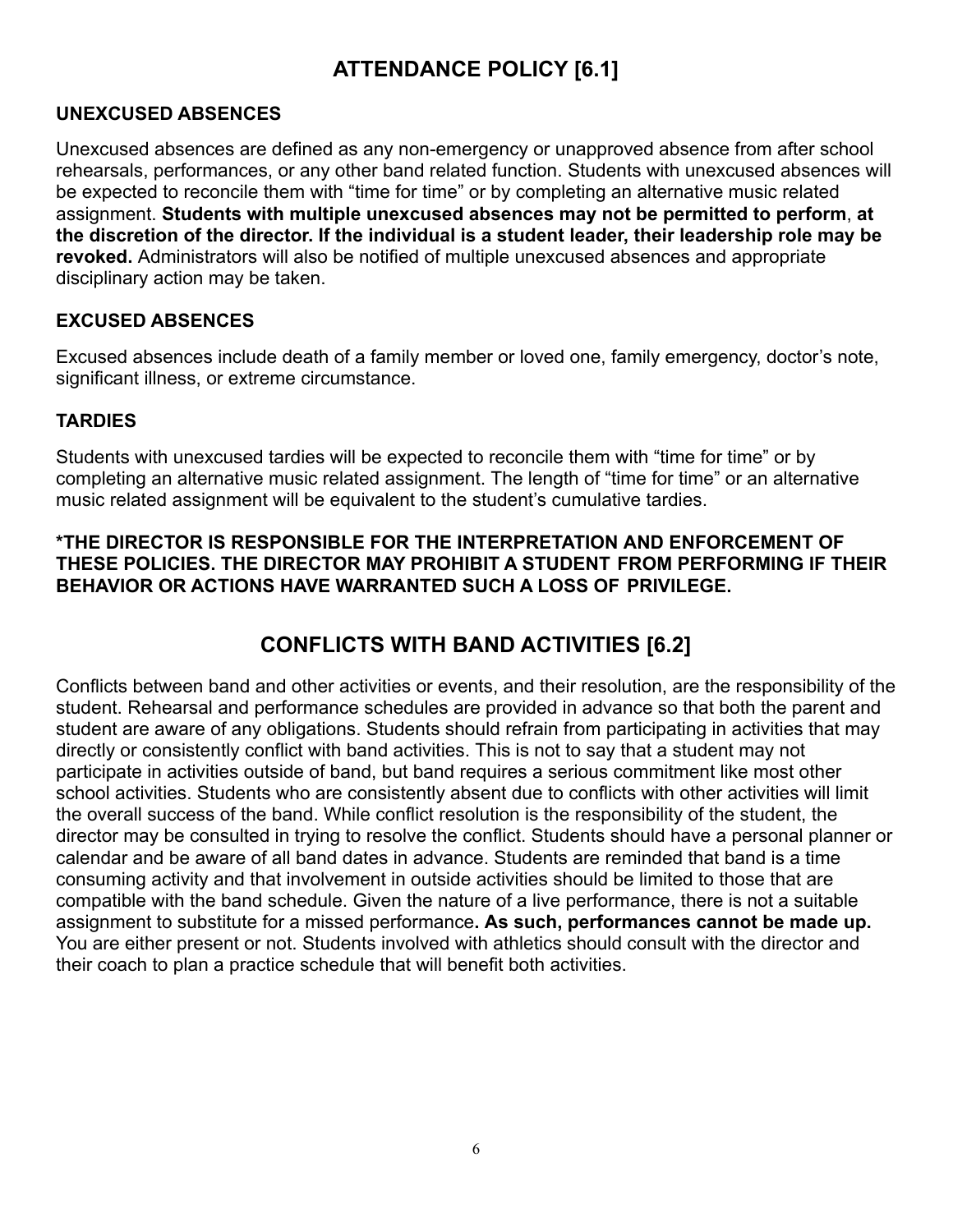# **GRADING POLICY [7.1]**

Quarter grades will be determined using the following criteria:

- Performances (50%)
- Playing Tests (30%)
- Cumulative Daily Grade (20%)

#### **Performances (50%)**

- Students are expected to be at all performances at the designated call time with their instruments, music, all necessary materials, and dressed according to the concert attire requirements given by the director.
- A score of 100% will be given for excellent participation in performances. This includes being on time, having the necessary equipment and materials, being appropriately dressed according to the concert attire, being cooperative, having a good attitude, and fully participating in the performance.
- Any student with an unexcused absence for a performance will receive a (0) for their performance grade.
- Certain absences may be considered excused at the discretion of the director. **If a student foresees a potential conflict with a performance, the student must notify the director at least 2 weeks prior to the date of the scheduled performance.**

#### **Playing Exercises (30%)**

**●** Scales, etudes, and other playing exercises may be assigned throughout the year and are expected to be completed by the assigned due date. These assignments must be recorded and then submitted via Canvas. Instructions for recording assignments and submitting them in Canvas will be given to the students at the beginning of the school year.

#### **Cumulative Daily Grade (20%)**

Students will be assessed a cumulative daily grade each week for being on time and prepared for class, rehearsals, games, and performances. Students will earn 20 points per day for a total of 100 pts. Students will lose points for being unprepared, disrespectful, insubordinate, or for unexcused absences/tardies.

# **LATE WORK [7.2]**

Late work will be accepted at a **(10%) deduction for each day that it is late.** All class assignments will be posted in advance and students will have sufficient time to complete them. Assignments are intentional and will aid the student in developing their musical knowledge.

## **CELL PHONE POLICY [7.3]**

Cell phones should not be visible (they should be in your bag, purse, or pocket, not on your stand or in your lap) during class unless given permission. Students will receive one verbal warning. Upon the second infraction, the student's device will be confiscated. **Refusal to hand over the device will result in an automatic administrative referral.**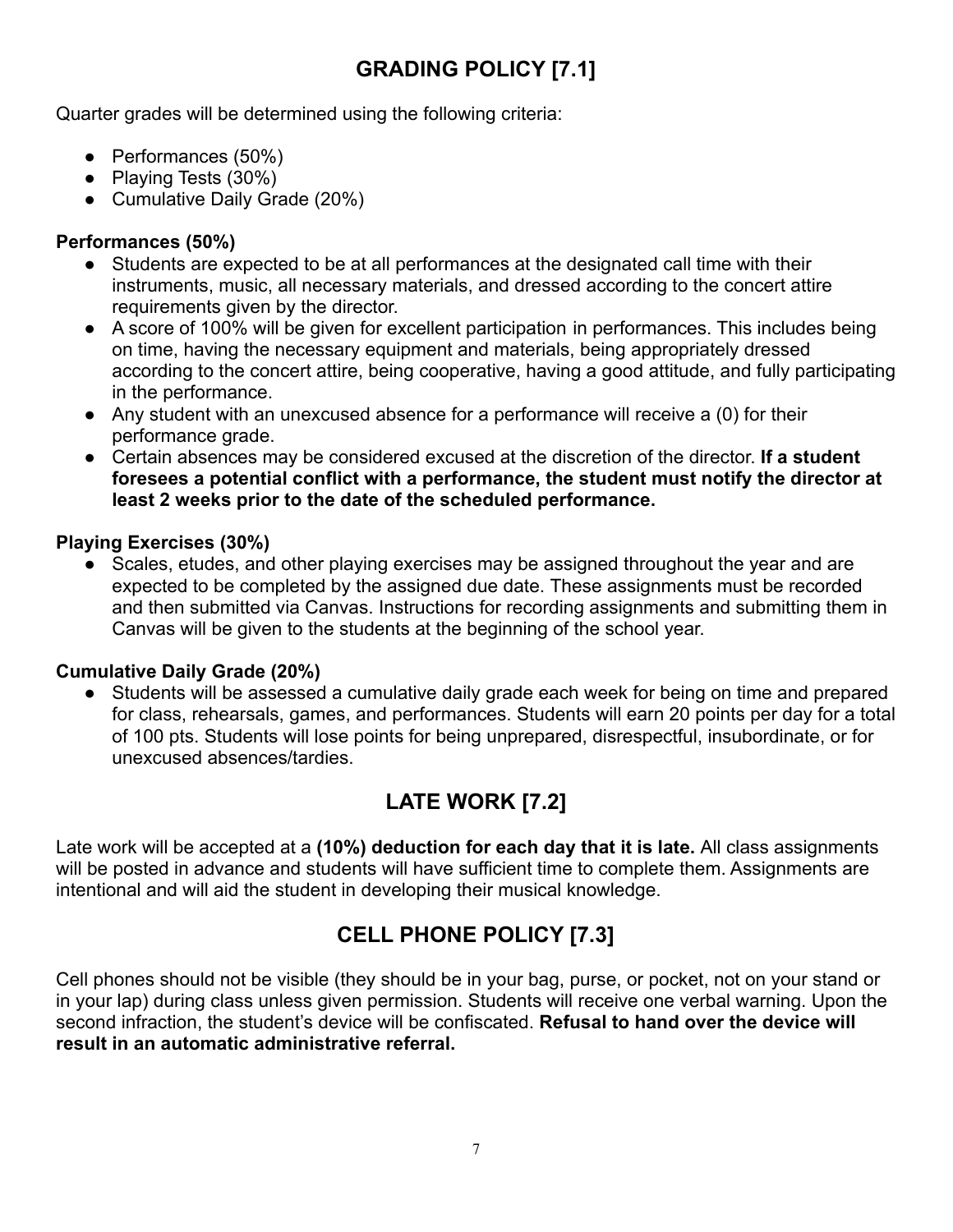## **GENERAL EXPECTATIONS, RULES, & PROCEDURES [8.1]**

#### **EXPECTATIONS**

#### **Be respectful to everyone and everything.**

-This includes directors, guest teachers, professional staff, each other, music, instruments, and the band facility. Respect rehearsal time by not talking or playing out of turn.

#### **Accept responsibility for yourself, your actions, and your learning.**

-Pick up after yourself, pay attention, and work hard. Participate in class and practice…at home.

#### **Never touch other people's belongings or equipment.**

-Keep your hands off other instruments, music stands, the podium, the directors' belongings, and each other.

#### **Do your best every day.**

-Be prepared with your instrument, your materials, a pencil, and your music. Set up quickly. Participate and give your best effort!

#### **RULES**

- **1. Respect everyone and everything with your WORDS, ACTIONS, and ATTITUDE**
	- a. Directors, classmates, band facility, music, instruments, & other equipment.
- **2. Do not speak when the directors are speaking**

a. Students with questions related to the class should raise their hand to be recognized.

- **3. Be aware of the podium**
	- a. Students should not talk when a director is on the podium so as to not disrupt the rehearsal process. When a director is off the podium and instructions have not been given, students may talk freely but at an appropriate volume.

#### **DISCIPLINARY PROCEDURES**

**1 st Infraction:** Verbal warning from a director

2<sup>nd</sup> Infraction: (-20) points for daily grade and parent/guardian contact (email or by phone) **3 rd Violation:** Administrative referral

#### **REHEARSAL PROCEDURES**

- Students are expected to be prompt and on time for each class or rehearsal.
- Upon arrival, students should quickly make their way to their seats, acquire all necessary materials, and listen for instructions. Woodwind players should have cork grease and extra reeds on hand. Brass players should be prepared with valve oil and slide grease. Percussion should be responsible for all necessary equipment and have extra sticks on hand.
- Students should be sure that equipment, instruments, and other materials are properly stored away in their designated place at the conclusion of class or rehearsal.
- Talking or playing out of turn will not be tolerated and is considered a distraction to the learning environment.
- The purpose of rehearsal is to learn how other parts work in relation to yours. **Practice should take place at home. Rehearsal is for putting it all together.** Come to rehearsal prepared.
- **●** It is not necessary for students to ask to be excused to go to the restroom. Students should quietly excuse themselves to the restroom and return promptly. Students should also limit their trips to the bathroom unless they have a medical condition that would prevent this.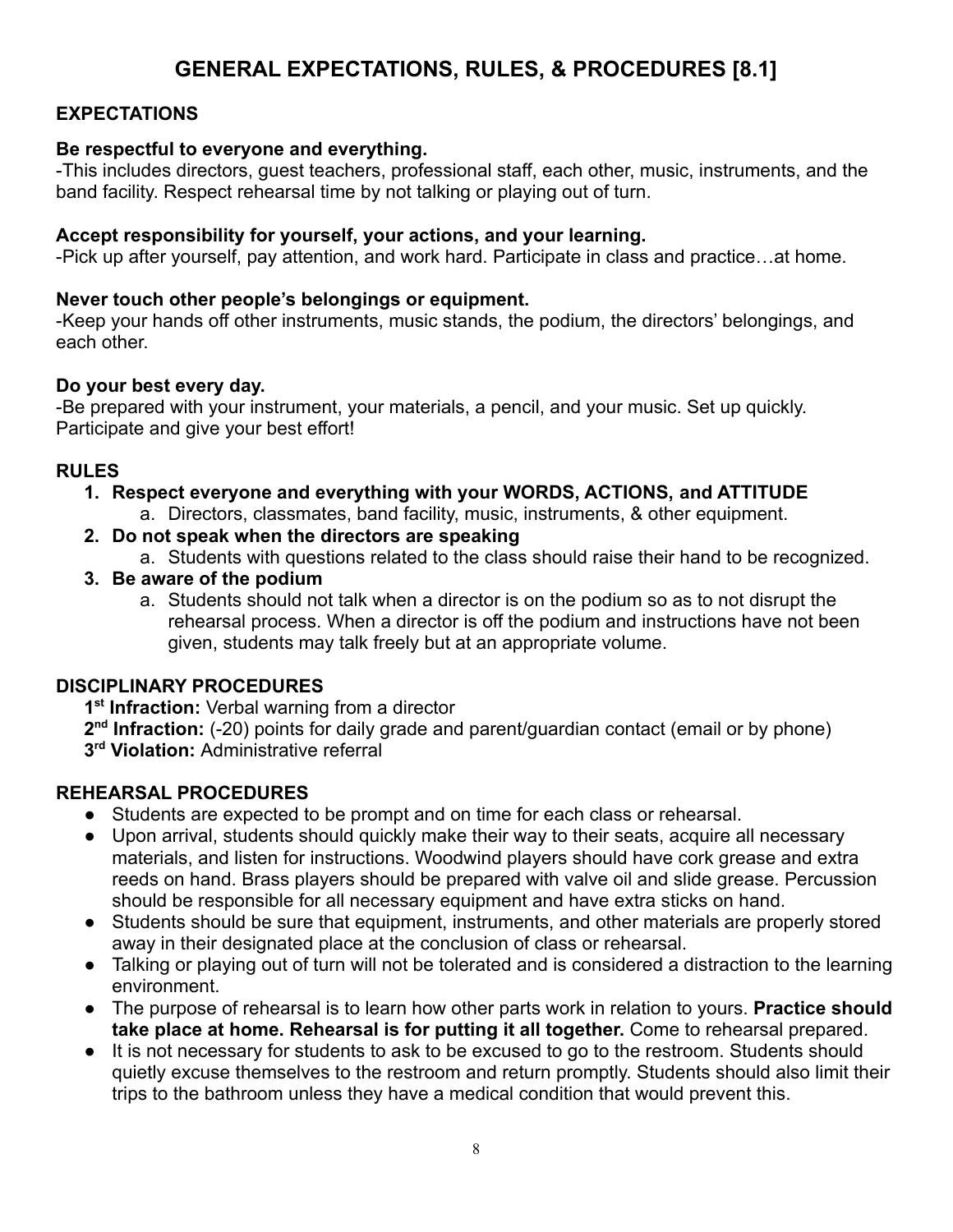# **DUTIES OF THE BAND MEMBER [9.1]**

- **●** Be on time, if not early, to all rehearsals and performances. **To be early is to be on time, to be on time is to be late, and to be late is unacceptable.**
- Upon entering the rehearsal setting, acquire your instrument/music quickly and quietly, go to your designated area, and listen for instructions.
- When a director steps onto the podium or calls for your attention, all talking or playing should cease immediately.
- **●** Come to **every** rehearsal with a **GOOD ATTITUDE.**
- Refrain from playing out of turn or making unpleasant sounds (i.e. goofing off on the instrument).
- Make a priority to improve on a daily basis and establish a good practice routine. **Practice should take place at home.** Rehearsal takes place at school and is for putting it all together. Come to rehearsal with your part prepared.
- At the end of rehearsal, be sure that all materials and equipment are stored in their proper place.
- Be in good academic standing in all course work.
- Be responsible for your own words and actions. Be humble and be willing to admit your mistakes.
- Demonstrate respect for **yourself and all others.**
- Think critically and be a problem solver.

## **THE IMPORTANCE OF ATTITUDE [9.2]**

**Attitude** is the key to success for any individual or organization**.** There are many aspects of our life that we cannot control, but attitude is one that we can. There will inevitably be days that we will not be at our best but a positive attitude must be present at every rehearsal and performance. In addition to a positive attitude, sincerity, focus, and dedication are expected of every member.

## **THE IMPORTANCE OF DISCIPLINE [9.3]**

Due to the nature of our craft, discipline is a must. It is also what will define our program and make us stand out from the rest. Each band member should work toward developing a good sense of discipline in their personal practice, their academics, and their character. Misconduct or a lack of discipline casts a bad light on the school, community, and our band program. Any member who disgraces our school, community, or band program through a lack of discipline may be dismissed from the band program.

## **EMAIL ETIQUETTE [9.4]**

- 1. Rude and inconsiderate emails will not elicit a response and will be forwarded to administration.
- 2. Please include a clear and direct subject line.
- 3. Please consider if it is appropriate to "reply all."
- 4. Use professional salutations.
- 5. Correct spelling and grammar are appreciated.
- 6. Responses can be expected within 24-48 hours during **normal school days and hours**. If an email is urgent, I will do my best to respond as necessary in a timely fashion.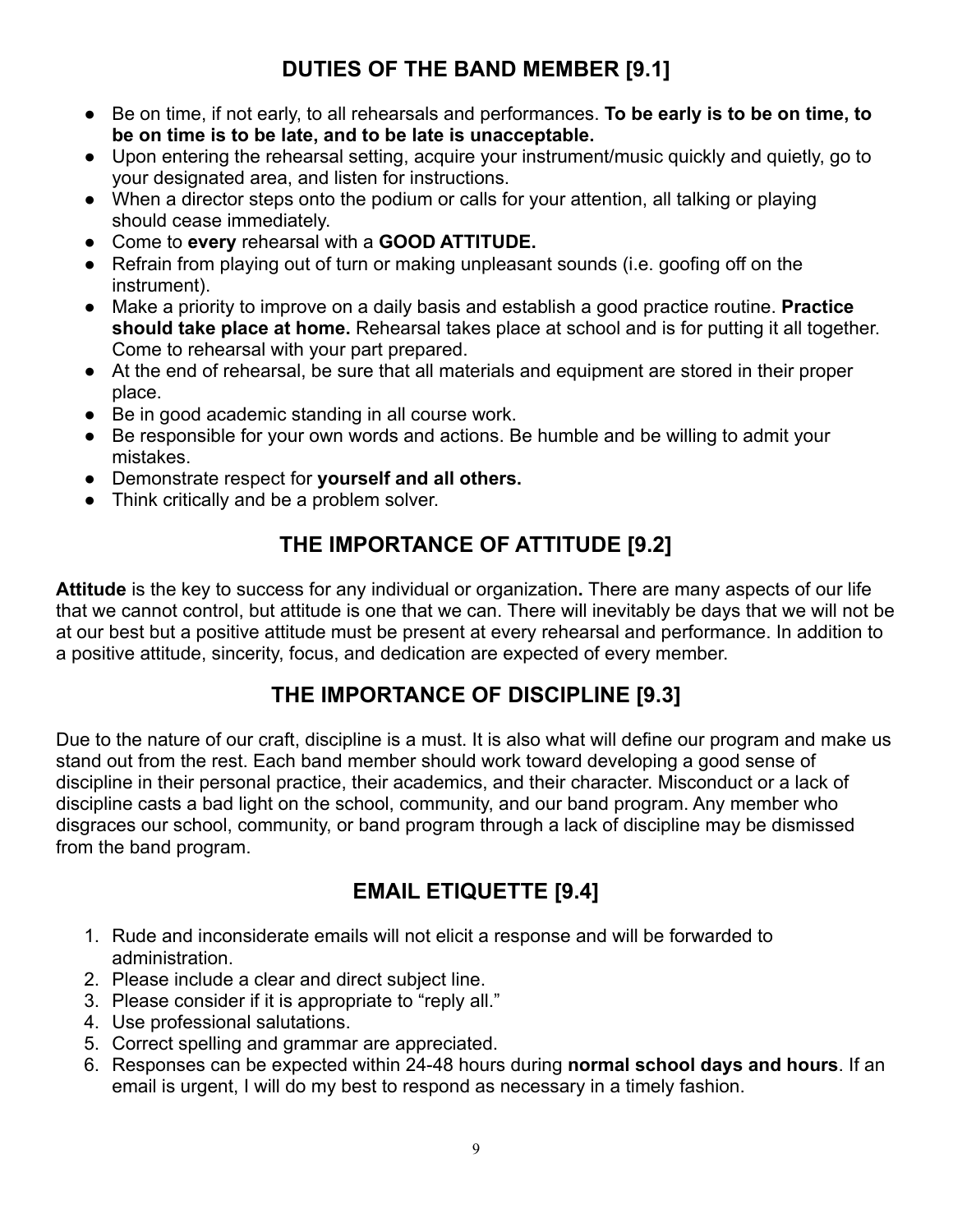## **PARENT/GUARDIAN RESPONSIBILITY TO THE BAND [10.1]**

It is the responsibility of each parent/guardian to see that the policies outlined in the handbook are adhered to and that **the form on (Pg. 15) is signed and returned on the first day of band camp**. This Letter of Mutual Consent states that you understand and consent to the policies herein and that any questions are to be directed to the director via email or by calling the director's office. Each parent/guardian is responsible for ensuring their child attends all band functions and encourages good practice habits. Parent involvement is highly encouraged to foster a great band experience!

## **HOW PARENTS/GUARDIANS CAN HELP [10.2]**

Here are a few ways you can help your child be successful and support our program.

- Show an interest in your child's study of music.
- Encourage regular practice habits.
- Reward consistent practice.
- Keep the instrument in good working condition.
- Be extra careful with school-owned instruments. Repair costs are high.
- **●** Hold your child accountable for their commitment.
- Provide a means for private instruction if possible.
- Be faithful in attendance at band events.
- **●** Keep the Band Handbook nearby and reference it when needed.
- Notify the director if you foresee your child being absent from class, rehearsal, a performance, or other band related events.
- Attend a rehearsal from time to time. You are always welcome!
- Attend band parent meetings and other informational events.
- If you provide transportation for your child to and from band events, please be prompt and on time.

# **STUDENT RESPONSIBILITY [10.3]**

#### **To Yourselves**

While the directors are responsible for quiding and developing your musical skills, you are primarily responsible for your level of success as a musician. You reap what you sow. If you sow hard work, determination, and a positive attitude then you will reap the benefits. The directors are ALWAYS available for your guidance and encouragement!

#### **To The School**

South-Doyle High School and Knox County Schools provide us with the resources and facilities to help us be successful and make music. We have the responsibility to honor, respect, and serve our school and community.

#### **To Each Other**

We must always do what is best for the welfare and good of each other. There is no room for acts of selfishness. If you find yourself in conflict with one another, work toward a solution and pursue peace. Act toward each other with respect and kindness. Be quick to forgive and support each other in all things.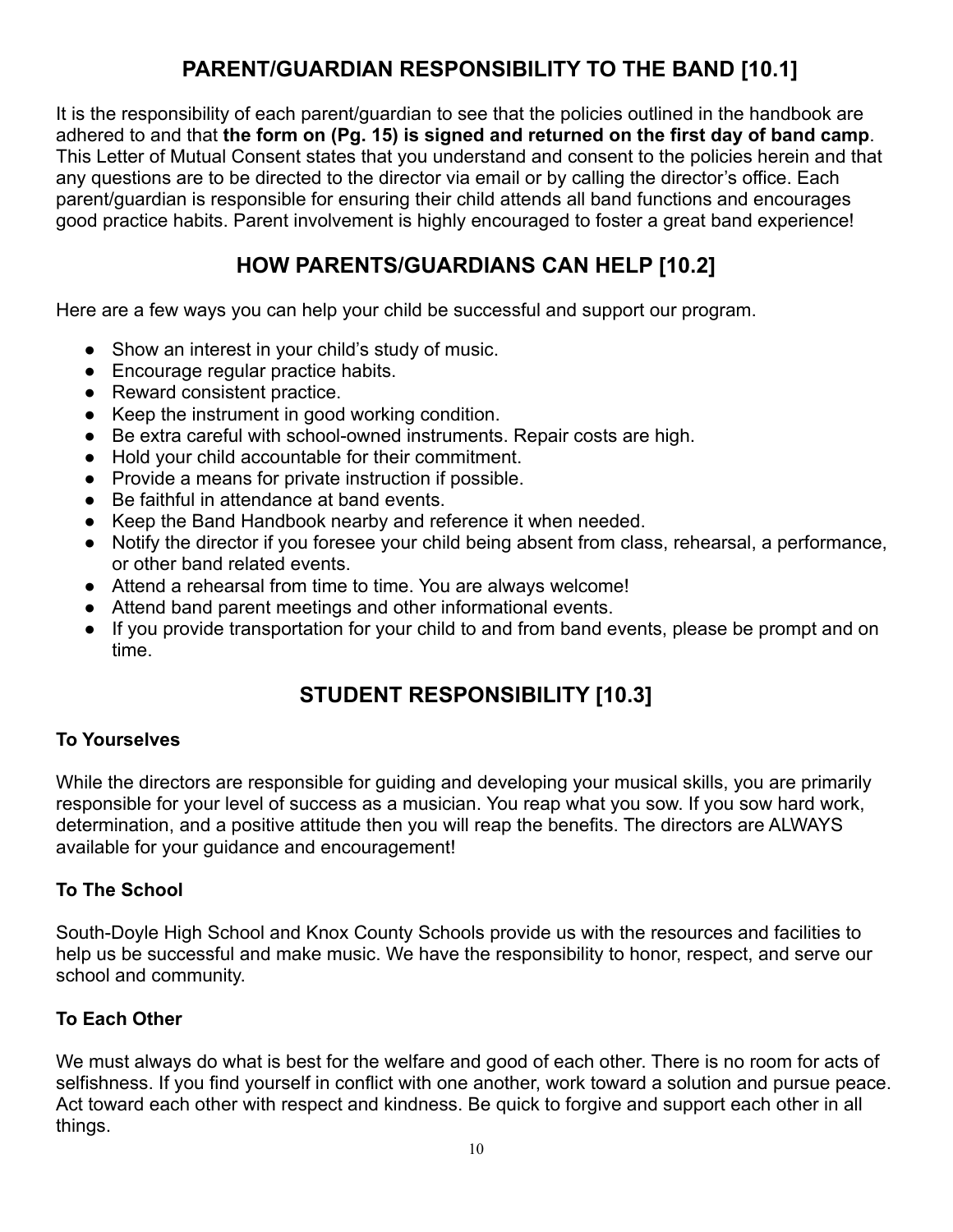# **MARCHING BAND RULES & PROCEDURES [11.1]**

#### **MISCELLANEOUS**

- Closed-toed shoes and socks must be worn at all times for outside practices.
- Students should have a reusable water bottle and sunscreen when rehearsing outside.
- Chewing gum or food is not permitted during rehearsal or in the band facility, except for water.
- Students should refrain from wearing hats or sunglasses inside the building.
- Be in your seat with all necessary materials and equipment ready to begin on time.
- *●* Respect the "Chain of Command."
- All school rules and policies are still applicable after school hours and when traveling.
- Students are required to remain with the band during and after rehearsals, games, parades, and competitions. Students will be dismissed as a group by the director.

#### **MARCHING BAND PRACTICE**

Students are required to attend all rehearsals **(Tuesday and Thursday, 4 - 6 PM)** and all performances (games, parades, and competitions). If a conflict arises that would prevent this, please contact Mr. Mull in advance. If an unforeseen conflict arises, the student or parent must contact Mr. Mull via email or at the band office *(865) 577-4475 Ext. 74953*.

#### **UNIFORMS**

**The band will provide the following regarding the marching band uniform**:

- Shako (hat) and plume
- Bibbers (pants)
- Coat
- (1) Pair of black gloves
- (1) Pair of gauntlets
- Marching shoes. Marching band shoes are available to borrow but we have a limited inventory. Students may purchase their own if they wish. If purchasing your own shoes, please see Mr. Mull for purchasing information.

#### **The student is expected to provide the following**:

- Long black socks
- Shorts to be worn under the uniform that adheres to the school dress code.

**\*Uniforms will be kept and stored in the band room. Students should check out their uniform from the Uniform Chair before each performance and be sure that it is returned at the conclusion with all required components. Should damage or defect to the uniform become apparent, the student should notify the Uniform Chair immediately.**

#### **DISCIPLINE**

There is an appropriate time and place for disciplinary measures if any band member or student leader is disrespectful or insubordinate. Disciplinary measures are at the discretion of the director.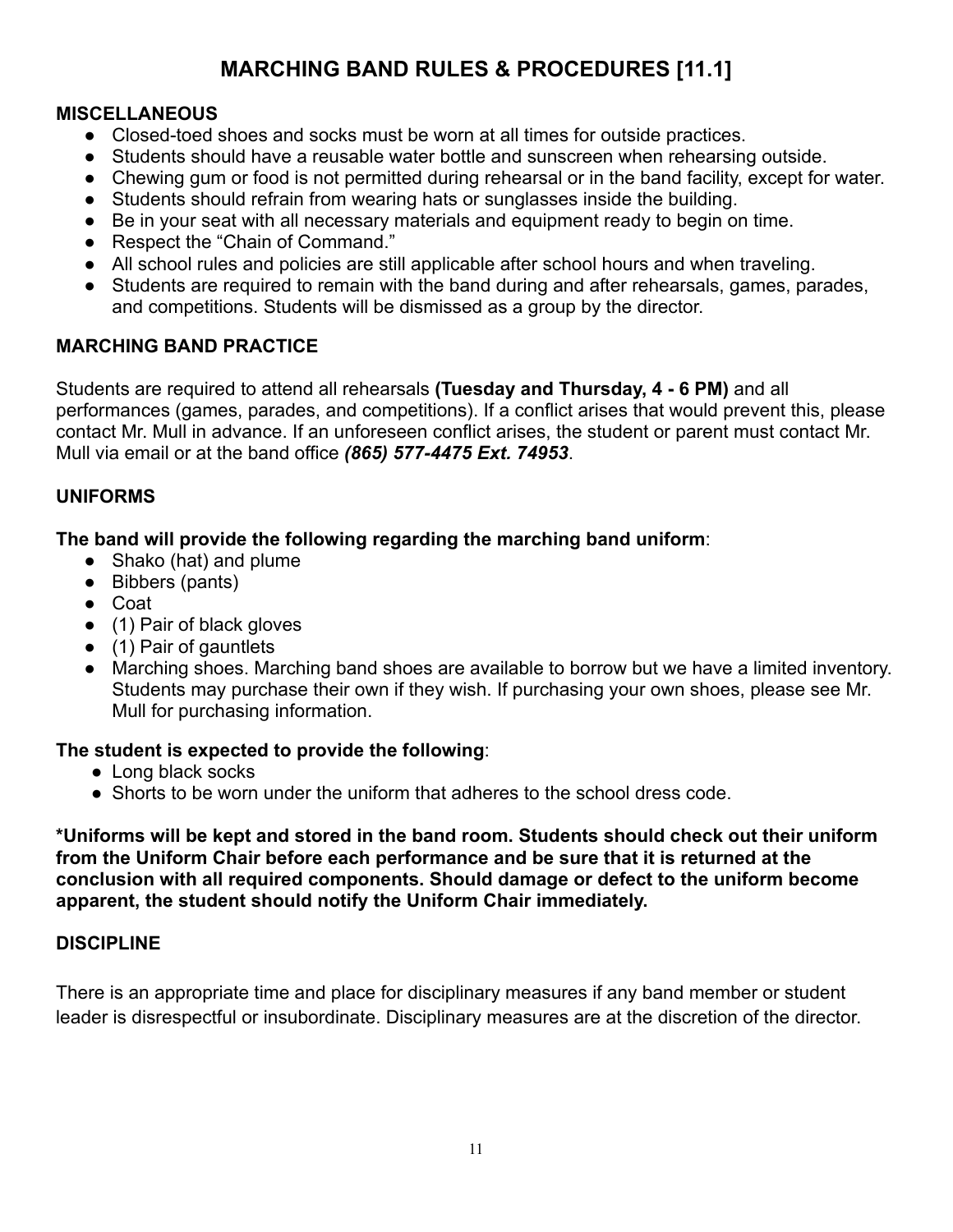#### **INSPECTION**

Prior to all performances, band members will present themselves for inspection by the Band Captains. Any member that does not pass the inspection may not be permitted to perform. Band members will be inspected for the following:

- Excess hair is fully secured inside the shako (hat).
- Jewelry and makeup (except for color guard) are not present except for a wristwatch or class ring.
- *●* All parts of the uniform are present including black gloves and long black socks.
- *●* Instrument and all other required equipment are in good working condition.

#### **FOOTBALL GAMES**

- Call time for both home and away games will be announced, at the latest, the **Thursday rehearsal** prior to the game, if not earlier.
- When in uniform, students will enter the stadium in full uniform, and will only take portions of the uniform off in the stands at the discretion of the director.
- For home games, students will be dismissed following closing announcements from the director. For away games, students will be dismissed to the bus following the conclusion of the game. Students may leave with another parent/guardian or designated individual but the director must have written consent from the student's parent/guardian.
- When marching to and from the stadium the band will march at ATTENTION.
- **● Only uniformed band members are allowed in the band section.** Parents and friends are welcome to sit on the outside, but not inside. Again, we must present an image of discipline.
- All members are to remain in their "section."
- Students should only consume clear liquids when in uniform and only consume food that is not likely to stain or damage the uniform.
- $\bullet$  Band members have the privilege of 3<sup>rd</sup> quarter off but students must be back in their seats **two minutes** prior to the beginning of the fourth quarter. Please be advised that this is a privilege and this privilege may be lost if students are tardy.
- All members should be alert and aware of instructions from a director or Drum Major. Be aware and ready to play at all times.
- If a student must leave the band section, another student must accompany them and must have consent from the director.

#### **THIRD QUARTER PRIVILEGE**

For football games, students may lose their third quarter privilege for the following reasons:

- Failure to pass-off music by the assigned deadline
- Unexcused absences
- Unexcused tardies
- Any infraction of irresponsibility, disrespect, or insubordination

#### **COMPETITIONS**

Competitions are special events where we get to perform for an audience and adjudicators that understand and appreciate our art. WE COMPETE TO DO OUR BEST - AND TROPHIES ARE A PLUS. **We should not focus on comparing ourselves to other bands but rather being a better version of ourselves than before.** Pertinent information such as driving directions, departure/return times, and other necessary details will be shared with parents and students in advance. All parents are welcomed and encouraged to attend competitions to support the band.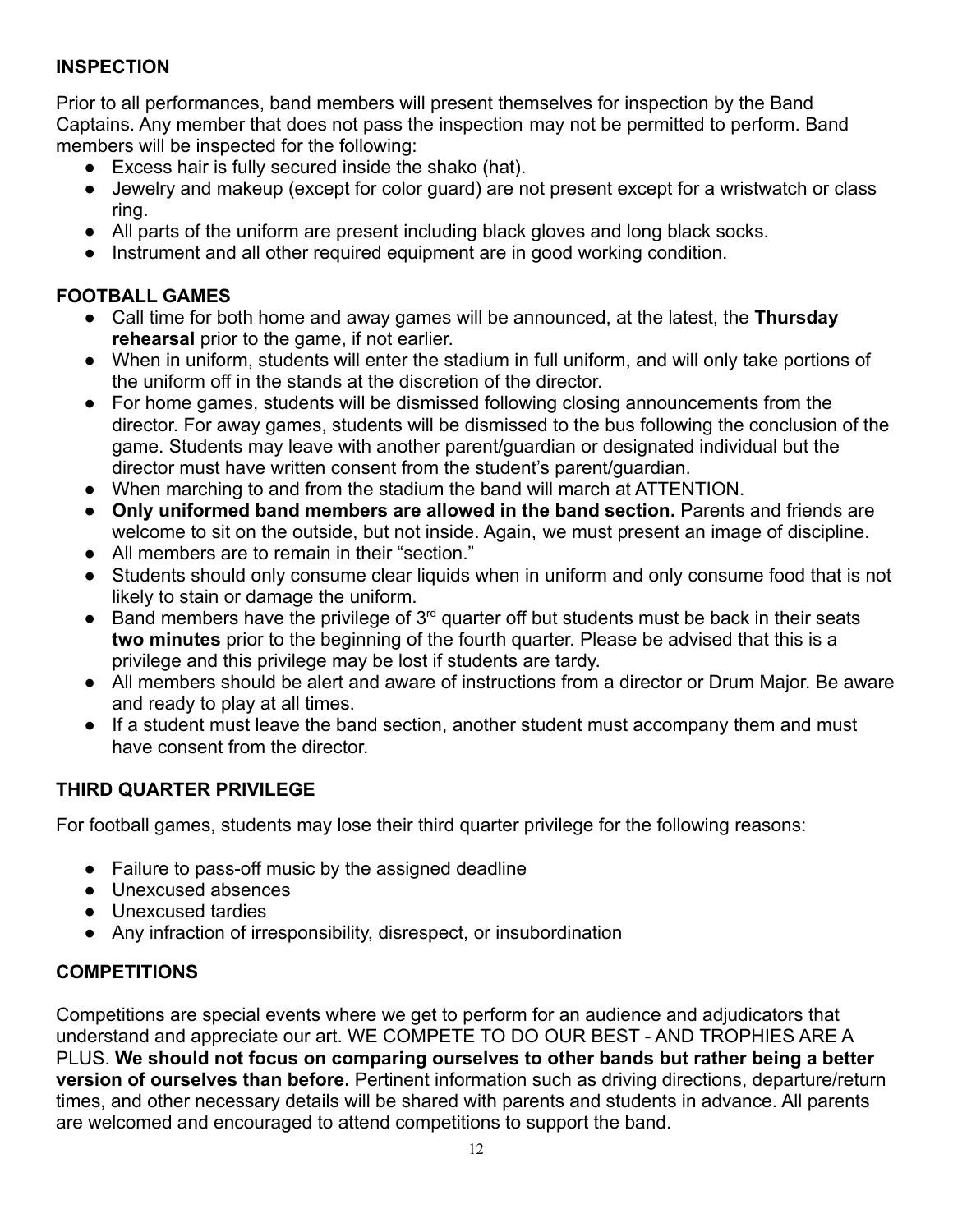## **SCHOOL-OWNED INSTRUMENT POLICY [13.1]**

The SDHS Band charges a \$50 rental fee to maintain our instrument inventory. Our small inventory is available on a first come, first serve basis. Students who would like to rent an instrument should speak with Mr. Mull and complete an **Instrument Rental Form** with their parent/guardian. **Both the student and parent are financially responsible for the instrument and will be liable for any negligent damage or loss.** Any repairs that are necessary due to normal wear and tear will be paid for by the SDHS Band.

## **LOST MUSIC [13.2]**

Students are often entrusted with original copies of music. They are responsible for ensuring that they are maintained and in good condition. Students should keep their music in a designated folder at all times and be ready to return it when requested by a director. **Students are prohibited from making photo copies of any music and sharing it with other students or individuals. Students will be charged for any lost or damaged music**.

## **USE OF THE BAND FACILITY [13.3]**

#### **BAND BUILDING**

Use of the band building before, during, and after school is a privilege provided to us by South-Doyle High School and Knox County Schools. Students who abuse the facility will be disciplined accordingly. Students are to refrain from engaging in "horseplay" or any other activity that could cause damage to the facility or band equipment. Students are expected to only use their instrument or the equipment that is assigned to them unless asked to do otherwise by the director. At the beginning of the year, students may be assigned a locker in the instrument storage room to store their instruments and music. Lockers should be kept tidy and neat at all times. **The SDHS Band cannot ensure the security of the facility, therefore, the SDHS Band, SDHS, or Knox County Schools are not liable for lost or stolen items.**

#### **MUSIC LIBRARY**

The music library is only to be used by directors and designated student librarians. Materials such as solos, ensemble works, etude books, and other supplemental materials may be checked out through the directors.

#### **BAND OFFICES & WORK ROOM**

The band office/work room is a private space containing confidential records and documents. **Students are not permitted to enter without permission from the directors.** Students are welcome to enter to talk or hang out when the directors are present and the door is open. Student use of the office phone is permitted when the need arises but not before permission is granted from the directors.